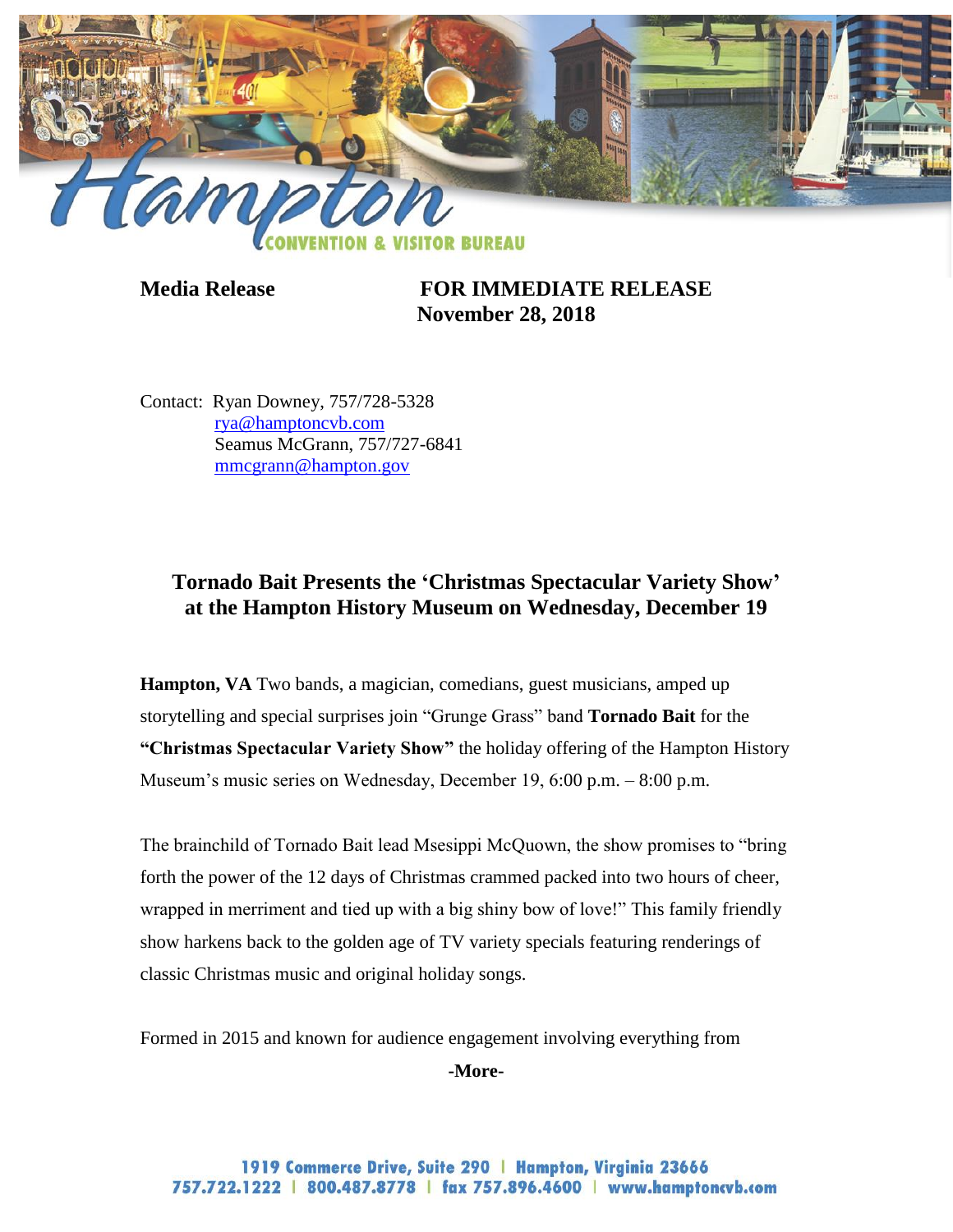## **Tornado Bait Presents the 'Christmas Spectacular Variety Show' at the Hampton History Museum on Wednesday, December 19- Page 2**

children's musical instruments to puppets and bag-head mask making to hula hoops, Tornado Bait features Msesippi McQuown on vocals, guitar, suitcase and washboard; Matt Lodica Thomas on melodica; Michael Lusby on bass; Donna Gray on percussion and rain stick; Michael Lee Sullivan Sully on banjo; and for this show, original band drummer Tommy Chico Chamberlin, plus musical guests [Caleb Folks](https://www.facebook.com/calebtfolks) on ukulele, joined by musician and singer **Shakespeare Teasley**.

Opening the evening of wit and whimsy is bass-fronted band **Unk-AL and The Amazingly Mediocré**, followed up with magic by **Lance the Magnificent** and comedians **Adam Lee** and **Jon Kranz**. With the help of the audience, and a larger-thanlife dreidel, Kranz will lead a game and share the story of Hanukkah.

Following Tornado Bait's performance, **Uglyography** will orchestrate a "quirkadelic" telling of the timeless classic "'Twas the Night Before Christmas" with sound and lighting effects.

Beer and wine will be available for purchase. Proceeds benefit the Hampton History Museum.

Museum members free, non-members \$5.00. Doors open at 5:30 p.m. Seating and capacity are limited.

Held in the museum's Great Hall on the third Wednesday of the month, the "Front Porch" Music Series presents different genres of music that have shaped the American soundscape and influenced talent in Hampton Roads' vibrant music scene.

The Hampton History Museum is located at 120 Old Hampton Lane in Downtown Hampton. There is free parking in the garage across the street from the museum. For more information call 757/727-1102 or visit [www.HamptonHistoryMuseum.org.](http://www.hamptonhistorymuseum.org/)

**-More-**